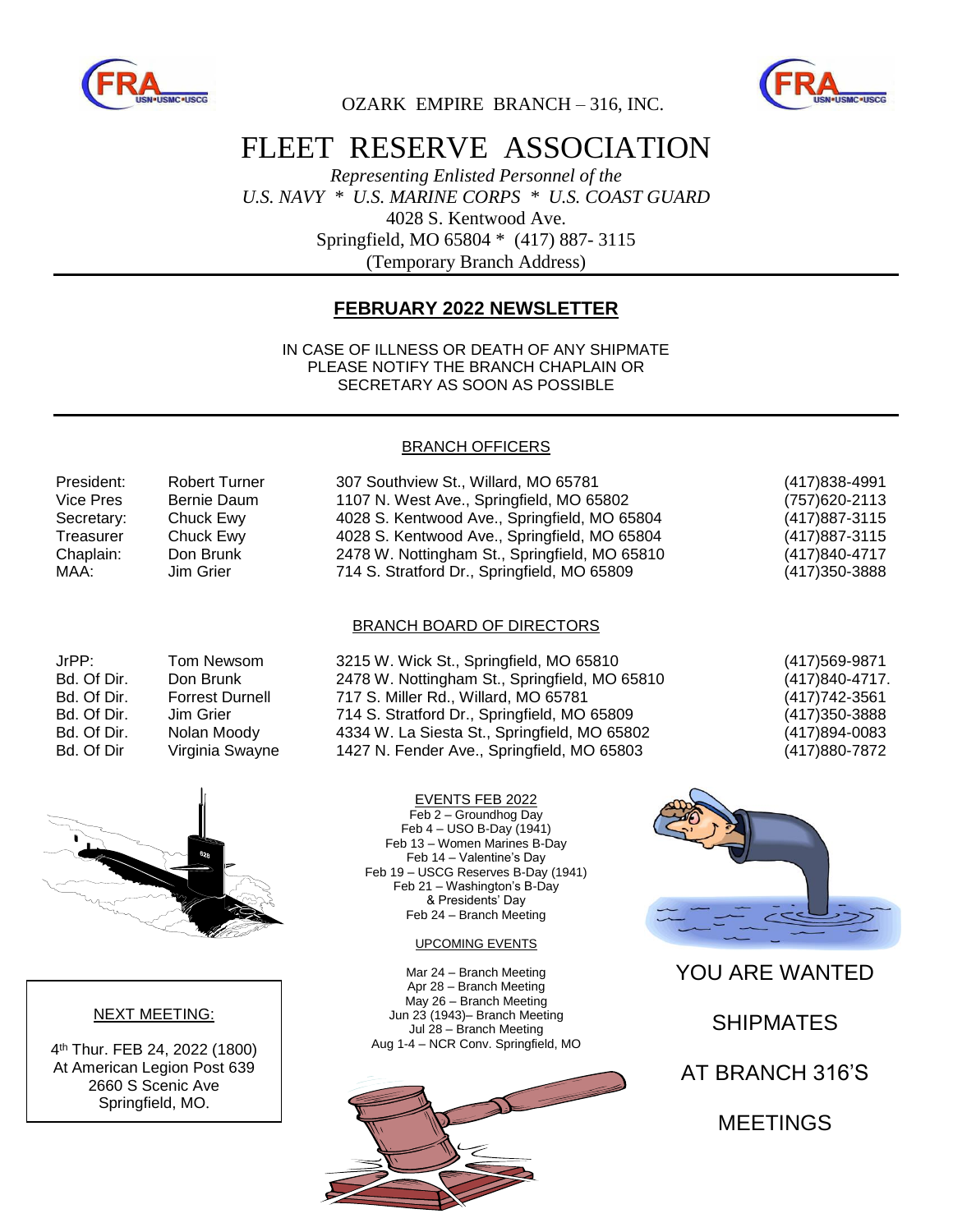## **BRANCH 316'S WEB PAGE (frabr316.org)**

NEXT MEETING: Our next meeting will be Thursday, FEBRUARY 24, 2022, and will commence at 1800. We will meet at the American Legion Post 639, 2660 S Scenic. S/M Chuck Ewy will bring the meal, which will commence at 1700 (5:00 O'clock P.M).

LAST MEETING: S/M President Robert Turner called Branch 316's meeting to order at 1800 with 14 members in attendance as per the list of signatures attached to the minutes: Charles Ewy, Don Brunk, George Reeve, Joe Hopkins, Rob Turner, Bill Turpin, Bernie Daum, Norma Wright, Charles Duff, Virginia Swayne, Teri Daniels, Nolan Moody, Jim Grier, and Don Weiss. All Shipmates repeated the "Pledge of Allegiance" to the flag and the "Preamble to the Constitution of the FRA". A motion was made by S/M Don Brunk to dispense with reading the minutes of last meeting, NOVEMBER 18, 2021 and approve as published in the December 2021 and January 2022 Newsletter.

#### STANDING COMMITTEE REPORTS:

AMERICANISM/PATRIOTISM – S/M Norma Wright reported:

- That Branch 316 had received 84 essays in all. Trophies were picked today the  $27<sup>th</sup>$ .
- HOSPITAL S/M Don Brunk reported:
	- We had three members report to the Supreme Commander; S/M Robert Cory, S/M Harry Miles, and S/M Robert Parham.
- LEGISLATIVE S/M Robert Turner reported:

No Report

MEMBERSHIP – S/M Chuck Ewy reported:

- 2 New members, 0 Transfer-Out, 0 Transfer-In, 0 Reinstated, 0 Deletions, 1 Suspension, 1 Members past due, 110 Total active members, 1 Members Past due, 109 Members in good standing.
- 1 New members, 0 Transfer-Out, 0 Transfer-In, 0 Reinstated, 0 Deletions, 1 Suspension, 1 Members past due, 110 Total active members, 1 Members Past due, 109 Members in good standing.

PUBLIC RELATIONS – S/M Nolan Moody reported:

- There are tickets on sale to support "Sons of the American Legion \$10.00.
- There is a bottomless soup bowl at the VFW 3404 on Sunday January 30 at 11:30
- VETERANS SERVICE S/M Robert Turner reported:

• No Report

- YOUTH S/M Joe Hopkins reported:
	- The Sea Cadet's Banquet went very well. Donation from Branch 316 went to buy needed Uniforms. The Cadets are excited about the upcoming USS Kearsarge Color Guard and the 2022 Color Guard for the Convention.
- COMMUNICATIONS S/M Secretary Chuck Ewy made available to all hands:
	- NED Memo 1-22 (Branch 181's Nominating Resolution nominating NED Christopher J. Slawinski for re-election to NED. For 2022-2023.
	- NED Memo 2-22 (Branch 126's Nominating Resolution nominating PRPSE John S. Handzuk for National Vice President for 2022-2023
	- Third Quarter Membership Report.
	- Read a thank you card from the USNSCC Greater Ozarks Division
	- Read a Christmas Card from the RPNC Maria Beam.

TREASURERS REPORT

- S/M Chuck Ewy read the Treasurer Report. All bills paid.
- S/M Teri Daniels made a motion to accept the Treasurers report, seconded by S/M Virginia Swayne and passed.
- We received \$35.00 in meal donations plus \$3.00 from November.

UNFINISHED AND DEFERRED:

• None

NEW BUSINESS:

 S/M Nolan Moody talked about the American Legion Post 639 who is looking for sponsors for potential Cadets for the Missouri Hwy Patrol Academy. S/M Nolan Moody made a motion that Ozark Empire Branch 316 donate \$450.00 to sponsor one youth to attend the Mo Hwy Patrol Academy. The motion was seconded by S/M George Reeve and motion passed.

GOOD OF THE ORDER:

- S/M President talked about the various commitments Branch 316 has for 2022
	- o Americanism Essay Presentation
	- o Two Bell at the USS Kearsarge Reunion
	- o 2022 NCR Convention
	- o 2022 Navy Ball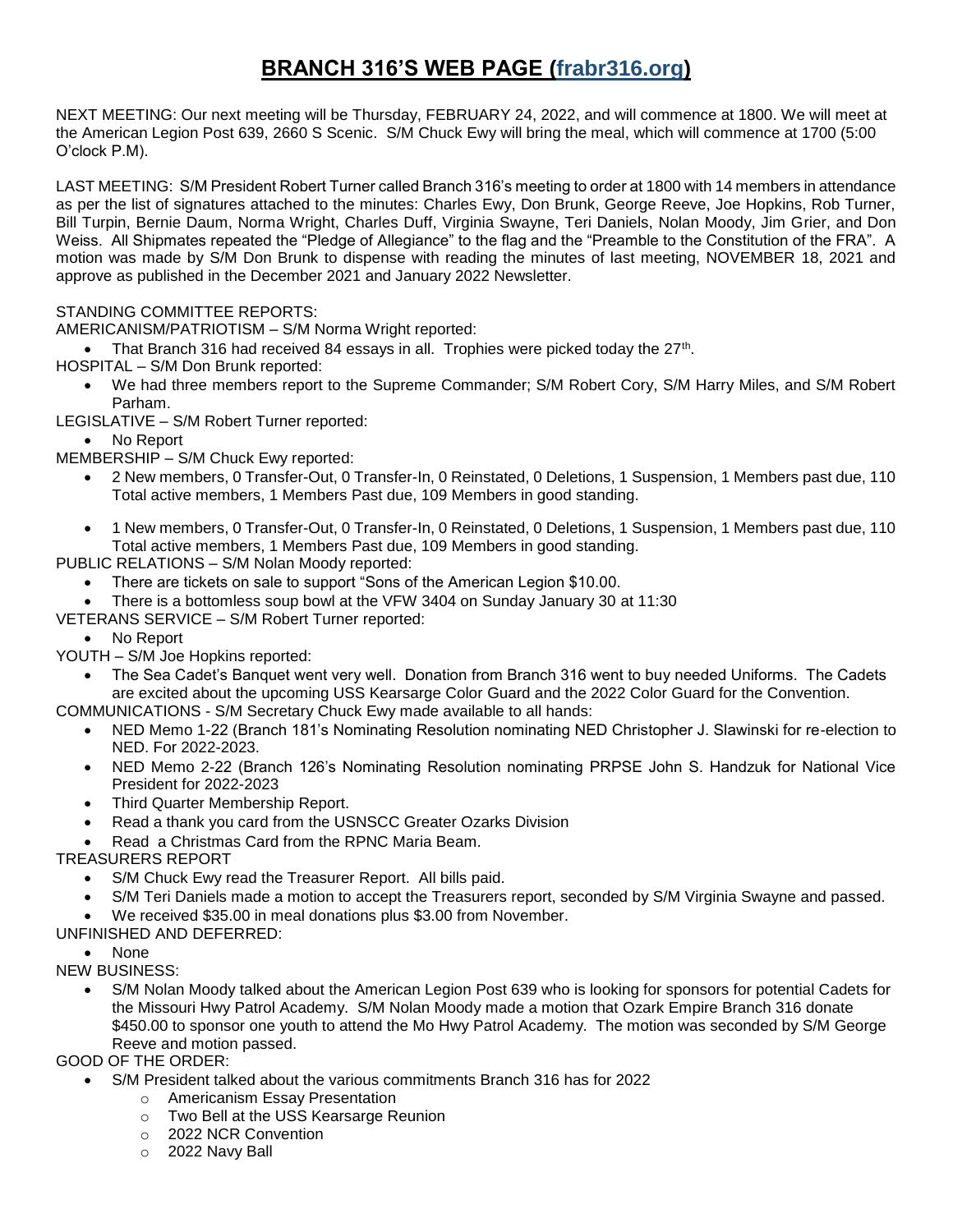- o November Veterans Day Parade in Willard
- o Marshfield Vets Recognition

Next meeting will be February 24, 2022 at 1800 (6 P.M.), Meal at 1700 (5 P.M.)

Motion by S/M Nolan Moody to adjourn the meeting, seconded by S/M George Reeve and passed. Meeting Adjourned 1858

NEW MEMBERES: S/M Joseph Newton (Welcome aboard)

MEMBERS WHO ARE PAST DUE: Charles Cline and Kenneth Spink

MEMBERS WHO ARE READY TO RENEW THEIR MEMBERSHIP AS OF JANUARY 31, 2022: None

MEMBERS WHO ARE READY TO RENEW THEIR MEMBERSHIP AS OF FEBRUARY 28, 2022: Darin Hargis and James Hawthorne

MEMBERSHIPS THAT WILL BECOME DUE AS OF MARCH 31, 2022: Jeffery Morrison and Robert Turner Shipmates we need you to renew your membership. If you need any assistance, please notify Secretary Ewy at 417-887- 3115 – HM, 417-861-9926 - Cell (If no answer please leave a message) or e-mail me at cmewy@sbcglobal.net. Please contact me to get it corrected if you have sent in your dues and are still in arrears.

THE FOLLOWING MEMBERS HAVE BEEN TERMINATED FOR NON-PAYMENT OF DUES: David McAllister THE FOLLOWING MEMBER HAS REPORTED TO THE STAFF OF THE SURPREME COMMANDER: Robert Cory, Harry Miles, and Robert Parham

THE FOLLOWING SHIPMATE HAS QUALIFIED UNDER C&BL SEC 401 (m), 85 YEARS OF AGE AND AT LEAST 40 YEARS OF CONTINUOUS MEMBERSHIP WILL NOT HAVE TO PAY DUES ANYMORE: None

SHIPMATES IN GOOD STANDING THAT HAVE ATTAINED 50 YEARS OF CONTINUOUS MEMBERSHIP SHALL NOT BE REQUIRED TO PAY DUES: None

VISITATION: Shipmates, if you are sick or confined to bed please let us know so one of the following Shipmates can come and visit you. Contact: S/M Chaplain – Don Brunk (417-840-4717), S/M Secretary – Chuck Ewy (417-887-3115) or S/M President – Robert Turner (41749 -838-4991).

FEBRUARY 2022 CONTINUOUS MEMBERS: We want to congratulate the following members of Branch 316 for their continuous membership in the FRA.

| Patrick Bryan       | 01 Yr.  | <b>Forrest Durnell</b> | 49 Yrs. | Charles Ewy         | 44 Yrs. |
|---------------------|---------|------------------------|---------|---------------------|---------|
| <b>Garth Greene</b> | 37 Yrs. | Darin Hargis           | 01 Yr.  | <b>Billy Harris</b> | 48 Yrs. |
| James Hawthorne     | 08 Yrs. | Terry Morgan           | 23 Yrs. |                     |         |

WE WISH EACH SHIPMATE WHOSE BIRTHDAY FALLS IN FEBRUARY 2022 A HAPPY BIRTHDAY:

| Robert Adams                | 90 Yrs. | Dale Duke       | 66 Yrs. | Jonathan Ewbank | 73 Yrs. |
|-----------------------------|---------|-----------------|---------|-----------------|---------|
| <b>Philip Fogle</b>         | 82 Yrs. | James Moran     | 83 Yrs. | Barry Ralls     | 68 Yrs. |
| Dean Stack                  | 58 Yrs. | Virginia Swayne | 61 Yrs. | Robert Turner   | 69 Yrs. |
| Pamela Warner Dawes 71 Yrs. |         |                 |         |                 |         |

. If any of these are incorrect, please notify Branch Secretary.

Chuck Ewy, Secretary/Treasurer, Branch 316

 **Happy Valentines Day Shipmates**